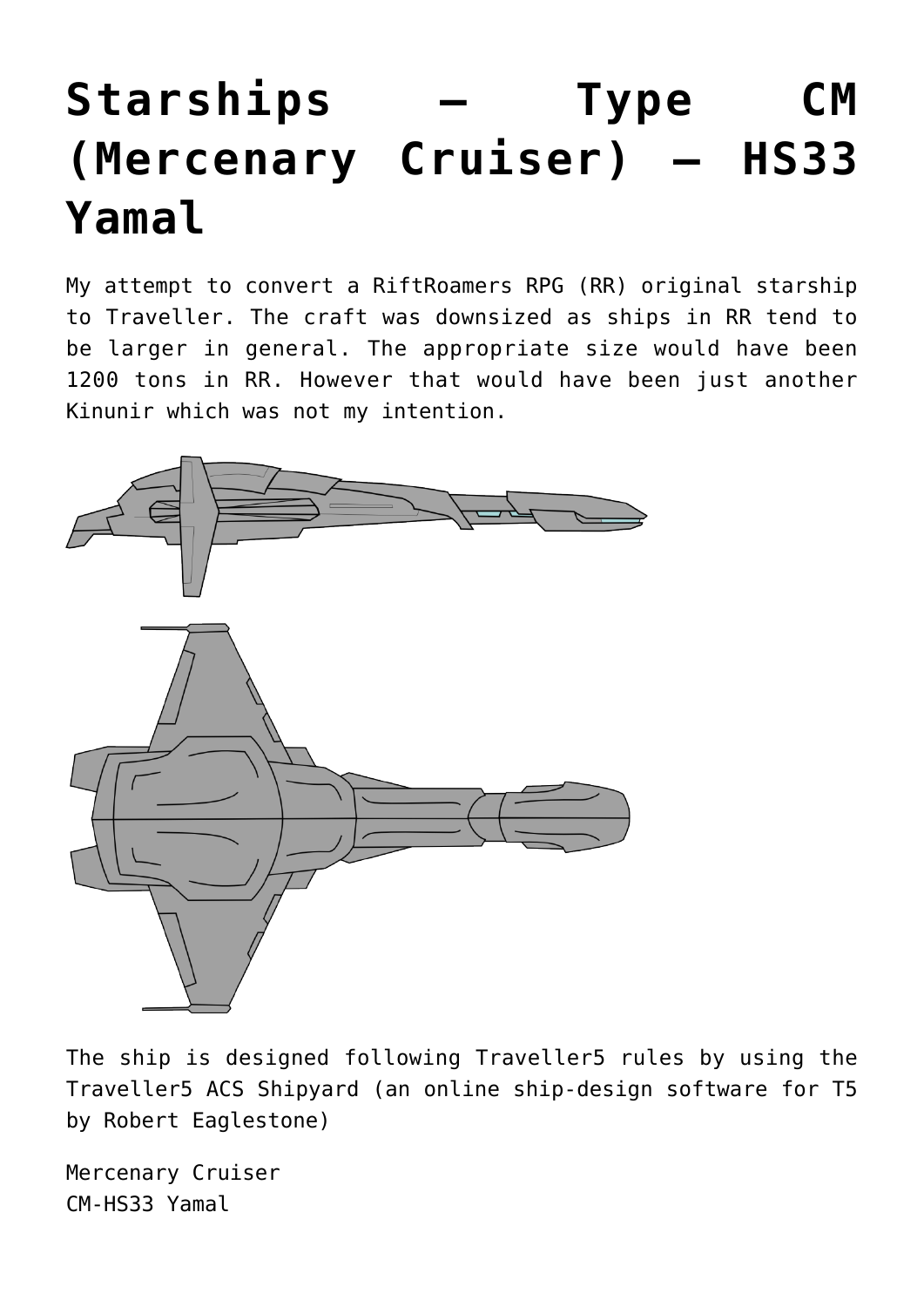MCr353.9 [General Shipyards] Owner: Rhaan Industries Disposition: In Service

The 800 ton Streamlined Yamal Class Merc Cruiser is a variant of the Broadsword built as an alternative to the Broadsword Merc Cruiser. It's outer appearance loosely copies the lines of patrol corvette, while being larger of course.

Design requirements: 1 Modular Cutter (in an external cradle mount accessible through the cargo bay), 2 additional Cutter modules (in an external cradle mount accessible through the cargo bay), 2 20dt Gigs (in an external cradle mount accessible by special connection tubes), 2 Grav carriers (Lopec or Resolve carried aboard cutter modules, these craft show as overtonnage in the design).



Blocking out the major features in Blender

The design now features Maneuver 3, Jump 3, 3 Month of Powerplant operation and offers 95 tons of cargo space in addition to all the vehicles.

The Image below show the vessels's Cutter and one of the thre special Container Modules.